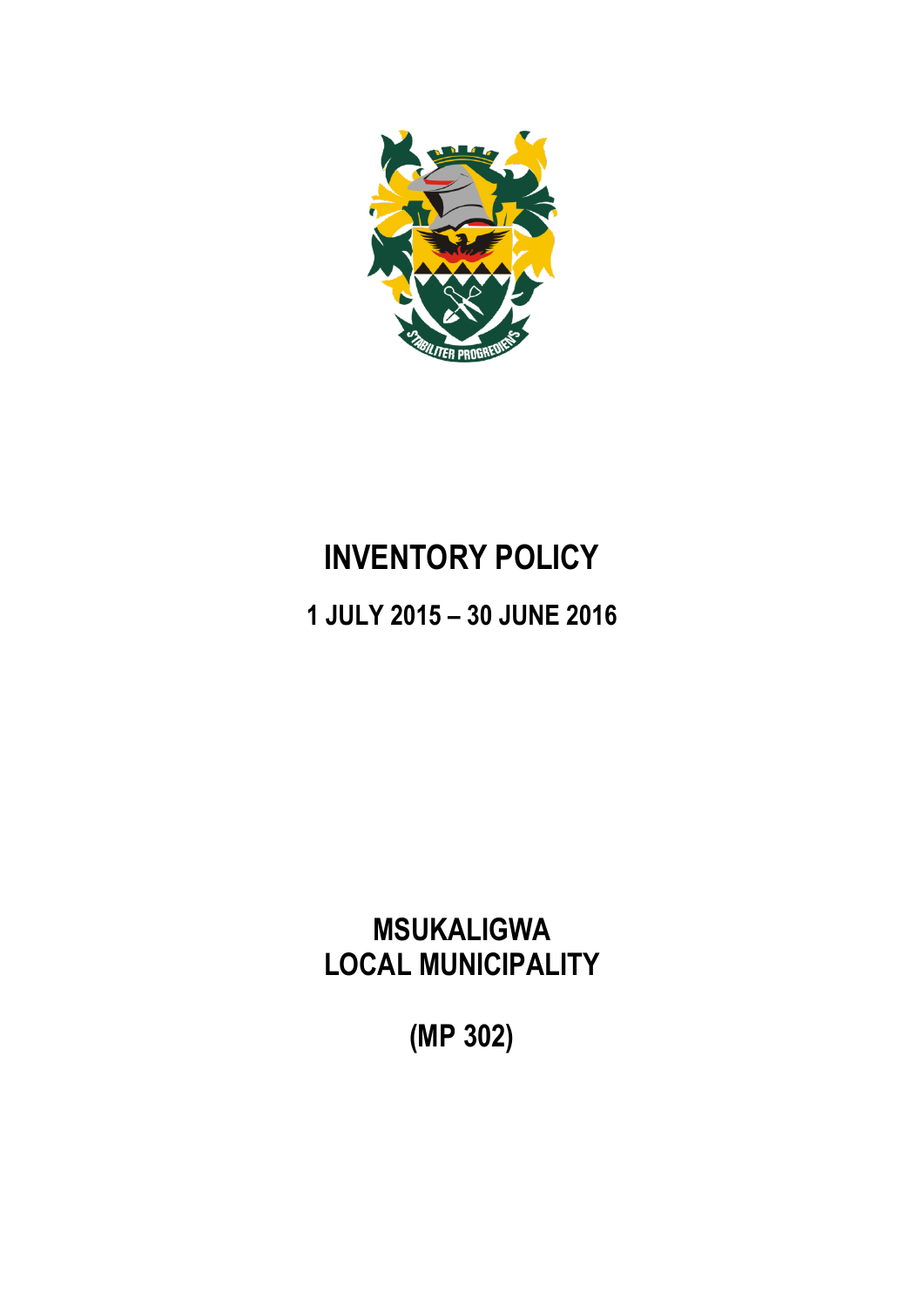# **Contents**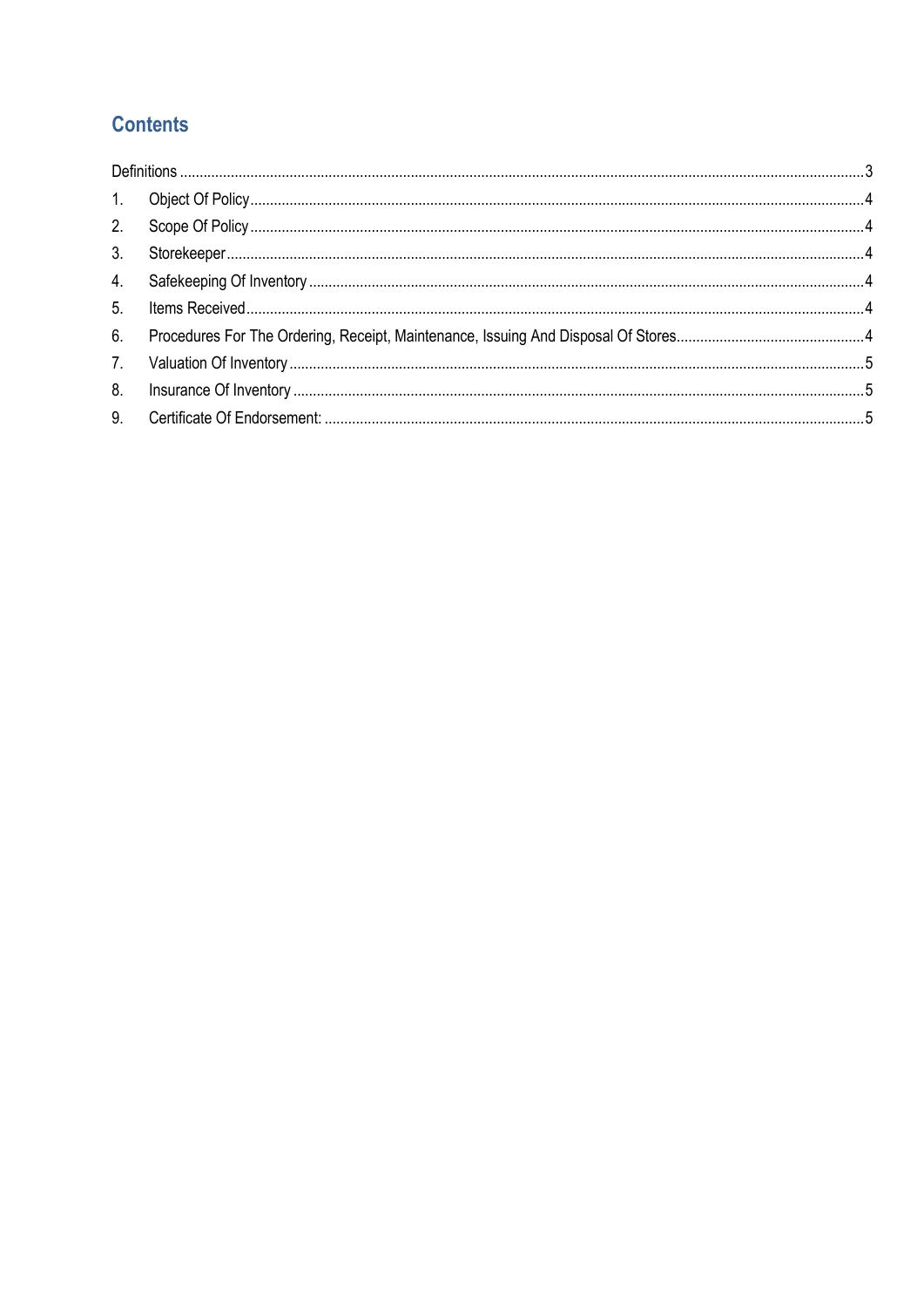### <span id="page-2-0"></span>**DEFINITIONS**

*"CFO"* shall mean the Chief Financial Officer of the Municipality; *"inventory"* shall mean all inventory of the municipality, including the stores referred to in section 7; *"storekeeper"* shall mean the person appointed as storekeeper under section 4.1 below.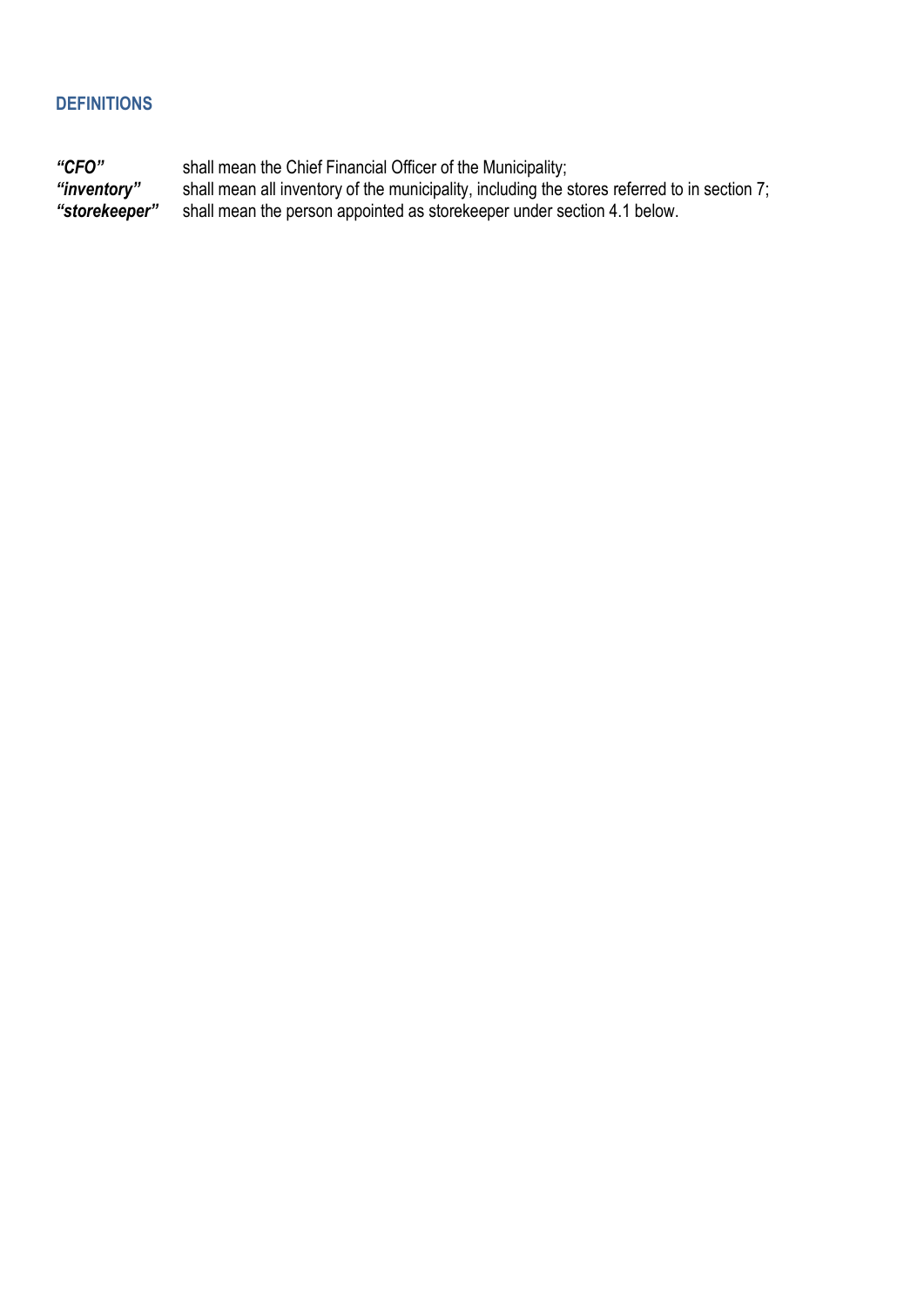#### <span id="page-3-0"></span>**1. OBJECT OF POLICY**

1.1. The object of this policy is to regulate the management, administration and control of inventory in the municipality.

#### <span id="page-3-1"></span>**2. SCOPE OF POLICY**

2.1. This policy applies to all inventory kept within and outside the store building under supervision of the storekeeper.

#### <span id="page-3-2"></span>**3. STOREKEEPER**

- 3.1. The CFO shall appoint a person in the Finance Department of the municipality as storekeeper.
- 3.2. The storekeeper shall be responsible for:
	- 3.2.1. the safekeeping of inventory in accordance with section 5;
	- 3.2.2. the receiving and issuing of items of inventory from the store rooms;
	- 3.2.3. the maintaining of a proper record keeping system for inventory;
	- 3.2.4. the performance of such other tasks as may be assigned to him or her according to the relevant job descriptions or the procedures referred to in section 7.

#### <span id="page-3-3"></span>**4. SAFEKEEPING OF INVENTORY**

- 4.1. Inventory shall, until it is issued, at all times be safeguarded and kept in a suitable protected area. Wherever practical, such area shall be in an enclosed place, the entrance to which shall be locked.
- 4.2. No unauthorised entrance to any such area is permissible. Authorisation to enter such area may be granted only by the Divisional Head Supply Chain Management.
- 4.3. No person other than storekeeper, or any other person designated by the CFO, may have access to any keys for such area.
- 4.4. No person other than the storekeeper, or any other person designated by the CFO, may have control over the administration of inventory.

#### <span id="page-3-4"></span>**5. ITEMS RECEIVED**

- 5.1. All items received will be acknowledged by issuing of a goods received note as prescribed by the CFO.
- 5.2. Such acknowledgement must state:
	- 5.2.1. the firm that was contracted with;
	- 5.2.2. the date of receipt;
	- 5.2.3. the type of items received;
	- 5.2.4. the quantity of each item;
	- 5.2.5. the invoice and delivery note numbers applicable;
	- 5.2.6. the unit price of each item;
	- 5.2.7. the total price of each item;
	- 5.2.8. the total price of all items according to invoice.
- 5.3. The storekeeper shall enter the details referred to in 6.2 in the register as prescribed by the CFO.

#### <span id="page-3-5"></span>**6. PROCEDURES FOR THE ORDERING, RECEIPT, MAINTENANCE, ISSUING AND DISPOSAL OF STORES**

- 6.1. The procedures for the Ordering, Receipt, Maintenance, Issuing, and Disposal of Stores are contained in the Annexure hereto.
- 6.2. Such procedures shall be incorporated in and form part of this policy, and shall be adhered to accordingly.
- 6.3. The CFO shall be responsible for ensuring that such procedures are complied with.
- 6.4. Where the no particular person is charged in any particular procedure with the duty of carrying out such procedure, the CFO shall designate a person or persons within the Finance Department of the Municipality to carry out such procedure.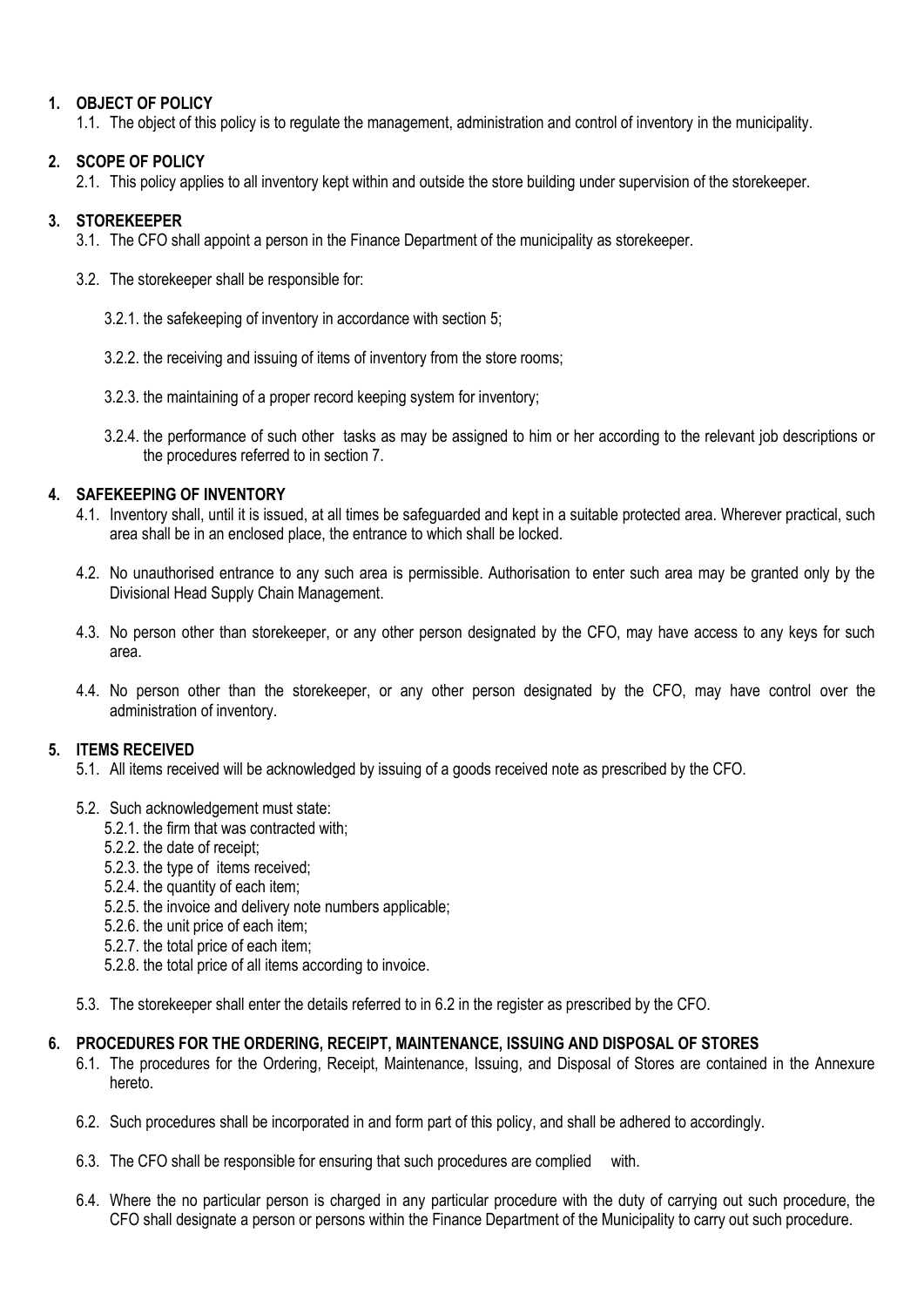#### <span id="page-4-0"></span>**7. VALUATION OF INVENTORY**

- 7.1. Inventory are valued on the principle of the first-in-first-out method as stated in the inventory register, such cost to be determined with every receipt and issue of stock. Such value will be disclosed in the annual financial statements of the municipality.
- 7.2. In cases of slow-moving, expensive items, a valuation shall be obtained in writing from specialist suppliers of such items, on the basis of which the cost shall be adjusted in the records of municipality.

#### <span id="page-4-1"></span>**8. INSURANCE OF INVENTORY**

- 8.1. The CFO shall insure inventory on at least a yearly basis with the municipality's appointed insurance firm.
- 8.2. The amount inventory shall be insured at shall not be less than the amount as determined in accordance with section 7 above.

#### <span id="page-4-2"></span>**9. CERTIFICATE OF ENDORSEMENT:**

9.1. This Policy shall come into effect on the date of endorsement and shall cease only in the event where such changes/variations has been reduced to writing, approved by council and been signed by the Speaker. Unless in the event where any changes in any applicable Act, Legislation has jurisdiction to supersede.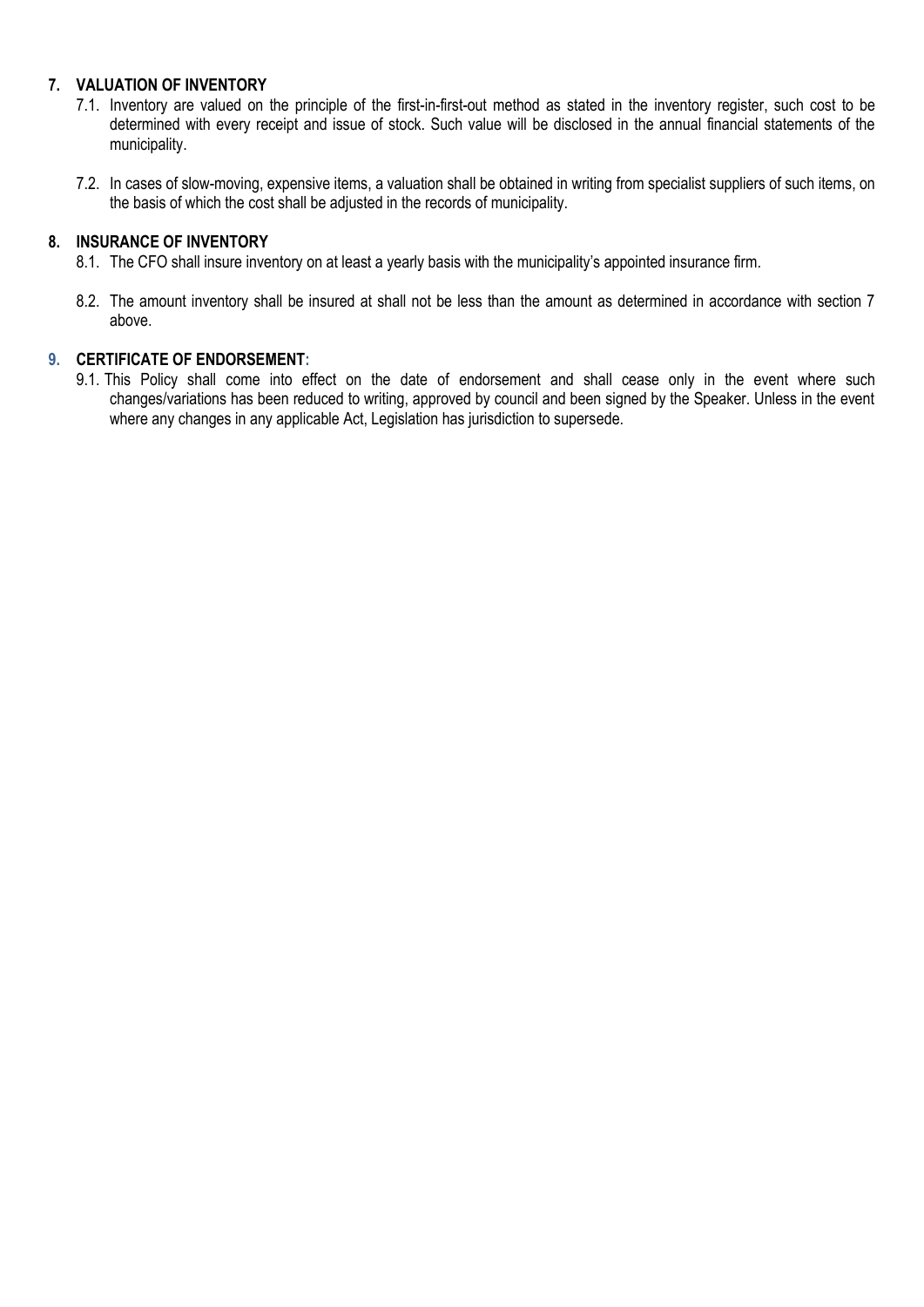## **INVENTORY PROCEDURE MANUAL**

| NO. |                                                                                                                                                                                                                                                                           | <b>FREQUENCY</b> | <b>RESPONSIBILITY</b>                                  | <b>KPI</b> | <b>APPLICABLE POLICY</b>                                             |
|-----|---------------------------------------------------------------------------------------------------------------------------------------------------------------------------------------------------------------------------------------------------------------------------|------------------|--------------------------------------------------------|------------|----------------------------------------------------------------------|
|     | <b>PROCEDURE</b>                                                                                                                                                                                                                                                          |                  |                                                        |            |                                                                      |
| 1.  | <b>Ordering of Stores:</b>                                                                                                                                                                                                                                                |                  |                                                        |            |                                                                      |
| 1.1 | Stores reorder levels must be<br>set for all items.                                                                                                                                                                                                                       | Ongoing          | <b>Chief Financial Officer</b>                         | Yes        | Supply Chain Management<br>Policy and Inventory<br>management policy |
| 1.2 | A reorder listing should be<br>printed monthly and reviewed<br>by the Stores Controller.                                                                                                                                                                                  | Ongoing          | Chief Financial Officer/<br>Delegated personnel        | Yes        | Inventory Management Policy                                          |
| 1.3 | The Stores Controller:<br>Must use the listing as a<br>$\bullet$<br>οf<br>primary<br>source<br>information to complete<br>the purchase requisition;<br>and<br>Should also consult the<br>$\bullet$<br>Engineers about stores<br>required<br>planned<br>for<br>maintenance | Ongoing          | Chief Financial Officer/<br>Delegated personnel        | Yes        | <b>Inventory Management Policy</b>                                   |
| 1.4 | The purchase requisition must<br>be completed in duplicate, with<br>one copy kept in the requisition<br>book and an original copy<br>forwarded to the Supply Chain                                                                                                        | Ongoing          | <b>Chief FinancialOfficer</b><br>/Delegated personnel  | Yes        | Supply Chain Management<br>Policy                                    |
| 1.5 | Management<br>Policy<br>Management section.<br>Procurement of stores material<br>should be done in compliance<br>with Supply Chain Management                                                                                                                             | Ongoing          | <b>Chief Financial Officer</b><br>/Delegated personnel | Yes        | Supply Chain Management<br>Policy                                    |
| 1.6 | Policy<br>management<br>procedures.                                                                                                                                                                                                                                       | Ongoing          | Chief Financial Officer/<br>Delegated personnel        | Yes        |                                                                      |
| 1.7 | A copy of the purchase order<br>form will then be forwarded by<br>the Supply Chain Management<br>PolicyManagement section to<br>the stores section.                                                                                                                       | Ongoing          | <b>Chief Financial Officer</b><br>Delegated personnel  | Yes        | Supply Chain Management<br>Policy                                    |
| 1.8 | The order must be matched to<br>the requisition copy to verify<br>that the correct quantities and<br>items<br>have<br>been<br>correct<br>ordered.                                                                                                                         | Ongoing          | Chief Financial Officer/<br>Delegated personnel        | Yes        | Supply Chain Management<br>Policy                                    |
| 1.9 | Orders must thereafter be filed<br>in date sequence.                                                                                                                                                                                                                      | Ongoing          | Chief Financial Officer/<br>Delegated personnel        | Yes        | Supply Chain Management<br>Policy                                    |
|     | This file must form the basis for<br>follow up of orders and for<br>matching goods<br>that are<br>delivered to stores<br>The orders file should be<br>reviewed daily by the Stores<br>Controller and any orders,                                                          |                  |                                                        |            | Supply Chain Management<br>Policy                                    |
|     | which have not been delivered<br>as per the agreement with the<br>buyer, must be followed up<br>immediately.                                                                                                                                                              |                  |                                                        |            |                                                                      |
| 2.  | <b>Receipt of Stores:</b>                                                                                                                                                                                                                                                 |                  |                                                        |            |                                                                      |
| 2.1 | Stores material will be delivered<br>to the receiving area where the<br>documentation will be recorded<br>and then forwarded to the<br>Stores Controller.                                                                                                                 | Ongoing          | <b>Chief Financial</b><br>Officer(Receiving Section)   | Yes        | <b>Inventory Management Policy</b>                                   |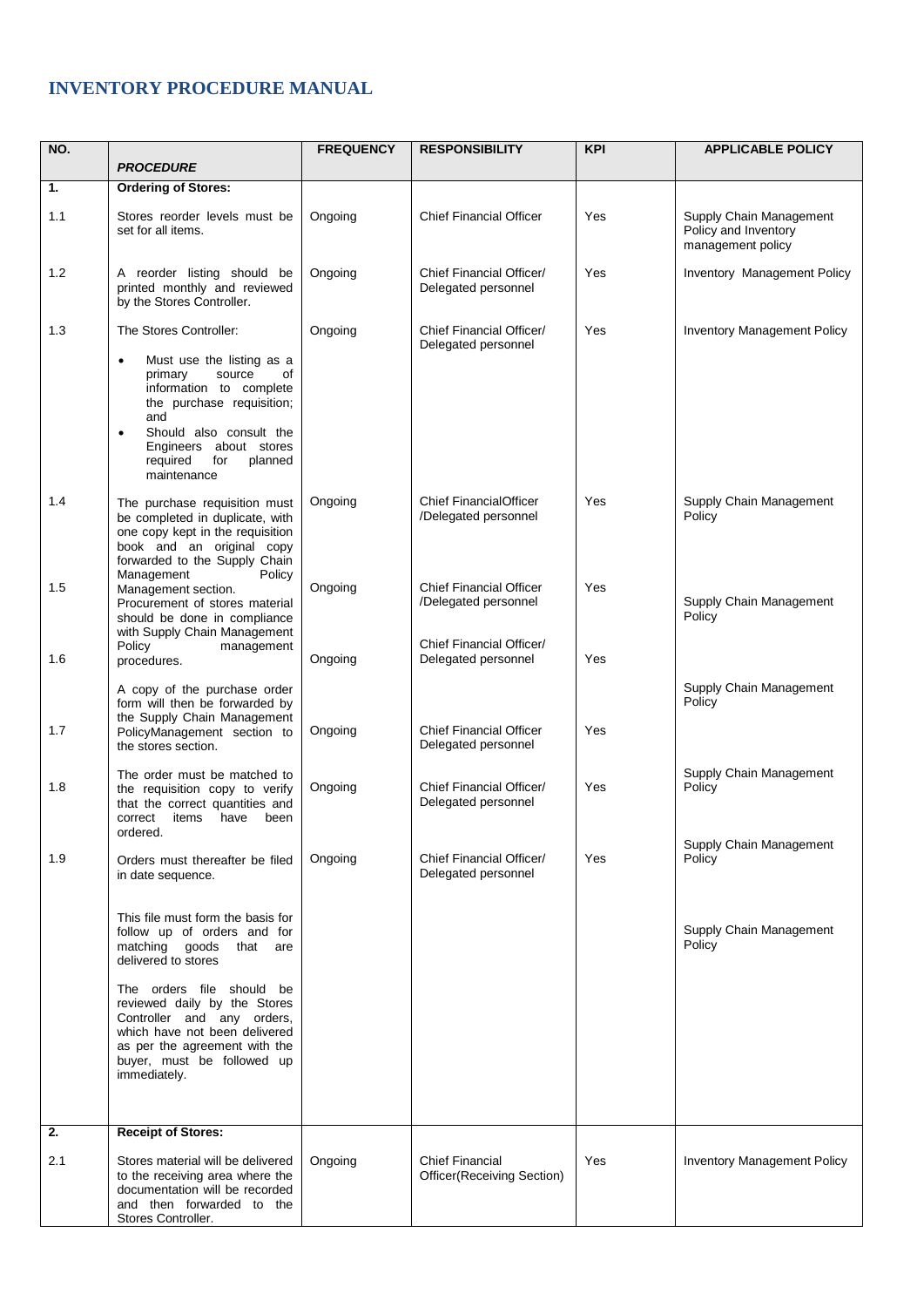| NO.  |                                                                                                                                                                                                                                             | <b>FREQUENCY</b> | <b>RESPONSIBILITY</b>          | <b>KPI</b> | <b>APPLICABLE POLICY</b>                                         |
|------|---------------------------------------------------------------------------------------------------------------------------------------------------------------------------------------------------------------------------------------------|------------------|--------------------------------|------------|------------------------------------------------------------------|
|      | <b>PROCEDURE</b>                                                                                                                                                                                                                            |                  |                                |            |                                                                  |
|      | The receiving official must<br>match the delivery note to the<br>purchase order, and fill out a<br>pre-numbered goods received<br>note.                                                                                                     |                  |                                |            |                                                                  |
| 2.2  | The Stores Controller must<br>compare the delivery to the<br>relevant order before accepting<br>the goods.                                                                                                                                  | Ongoing          | <b>Chief Financial Officer</b> | Yes        | <b>Inventory Management Policy</b>                               |
| 2.3  | The goods received note must<br>be signed by the Stores<br>Controller<br>proof<br>as<br>of<br>acceptance of the goods.                                                                                                                      | Ongoing          | <b>Chief Financial Officer</b> | Yes        | Inventory Management Policy                                      |
| 2.4  | A stores register which reflects<br>full particulars of receipts and<br>issues must be maintained by<br>the Stores Controller and<br>updated immediately when<br>goods are received or issued.                                              | Ongoing          | <b>Chief Financial Officer</b> | Yes        | <b>Inventory Management Policy</b>                               |
| 2.5  | materials that are<br>Stores<br>unused after the completion of<br>the work or the fulfillment of the<br>purpose for which they were<br>issued, must be returned to the<br>store and must be included in<br>stock.                           | Periodically     | <b>Head of Section</b>         | Yes        | <b>Inventory Management Policy</b>                               |
| 2.6  | Sections<br>returning<br>the<br>remaining<br>stores<br>on<br>the<br>completion of work, must send<br>to the Stores Controller an<br>advice note detailing the stores<br>that were returned.                                                 | Periodically     | <b>Head of Section</b>         | Yes        | <b>Inventory Management Policy</b>                               |
| 2.7  | The Chief Financial Officer<br>should trace a sample of these<br>advice notes to the stores<br>register on a periodic basis.                                                                                                                | Periodically     | <b>Chief Financial Officer</b> | Yes        | Inventory Management Policy                                      |
| 3.   | <b>Maintenance of Stores:</b>                                                                                                                                                                                                               |                  |                                |            |                                                                  |
| 3.1. | <b>Stores</b><br>equipment<br>and<br>belonging to the Council must<br>be clearly marked/ bar-coded<br>as such, to indicate ownership.                                                                                                       | Ongoing          | <b>Chief Financial Officer</b> | Yes        | <b>Inventory Management Policy</b>                               |
| 3.2  | Stores belonging to the Council<br>shall be kept in a place<br>approved of by the Chief<br>Financial Officer, subject to the<br>conditions<br>he<br>or<br>she<br>determines.                                                                | Ongoing          | <b>Chief Financial Officer</b> | Yes        | <b>Inventory Management Policy</b>                               |
| 3.3  | No section shall carry stores in<br>excess<br>of<br>its<br>normal<br>requirements,<br>as may<br>be<br>determined by the<br>Chief<br>Financial Officer.                                                                                      | Ongoing          | <b>Chief Financial Officer</b> | Yes        | <b>Inventory Management Policy</b><br>and Banking and Investment |
| 3.4  | Designated officers will be<br>responsible for the safe custody<br>of stores issued to their section,<br>and must, if requested to do so<br>by the Chief Financial Officer,<br>furnish full details of any stores<br>held by their section. | Ongoing          | <b>Chief Financial Officer</b> | Yes        | <b>Inventory Management Policy</b>                               |
| 3.5  | The Chief Financial Officer<br>shall ensure that at least once<br>every financial year, stock-<br>taking of all stores of the<br>Council takes place as follows:                                                                            | Quarterly        | <b>Chief Financial Officer</b> | Yes        | <b>Inventory Management Policy</b>                               |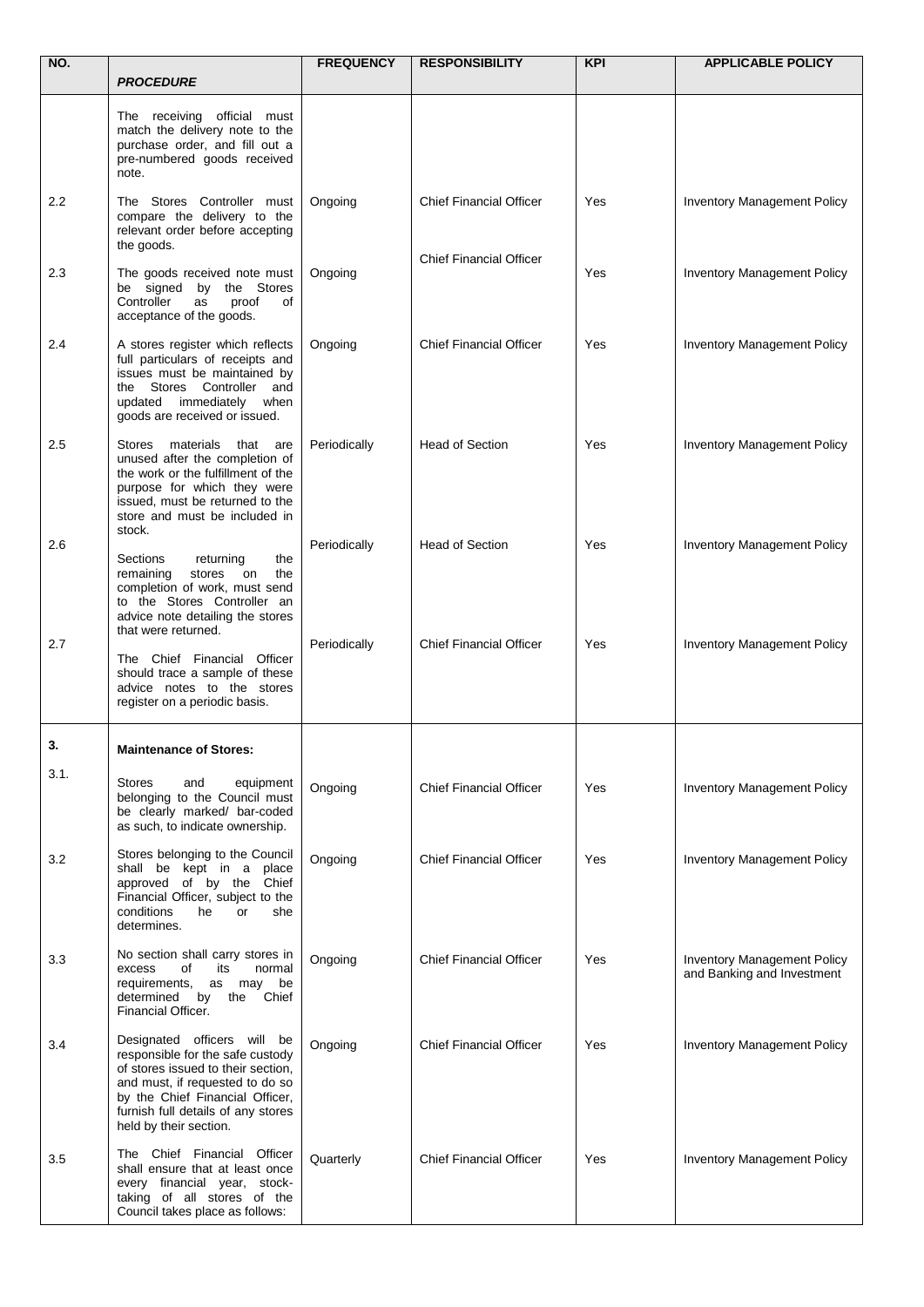| NO.    |                                                                                                                                                                                                                                                                               | <b>FREQUENCY</b> | <b>RESPONSIBILITY</b>                                            | <b>KPI</b> | <b>APPLICABLE POLICY</b>           |
|--------|-------------------------------------------------------------------------------------------------------------------------------------------------------------------------------------------------------------------------------------------------------------------------------|------------------|------------------------------------------------------------------|------------|------------------------------------|
|        | <b>PROCEDURE</b>                                                                                                                                                                                                                                                              |                  |                                                                  |            |                                    |
| 3.5.1  | The financial year-end stock<br>take will take place on the last<br>day of the financial year or as<br>close to that date as possible.                                                                                                                                        | Annually         | <b>Chief Financial Officer</b>                                   | Yes        | <b>Inventory Management Policy</b> |
| 3.5.2  | All Heads of Sections and the<br>Council's<br>external<br>auditors<br>must be notified of the date of<br>the annual year end stock take.                                                                                                                                      | Annually         | <b>Chief Financial Officer</b>                                   | Yes        | <b>Inventory Management Policy</b> |
| 3.5.3  | Stores must be closed at noon<br>the day before stock take. A<br>notice to this effect must be<br>prominently displayed on the<br>stores notice board.                                                                                                                        | Annually         | <b>Chief Financial Officer</b>                                   |            | <b>Inventory Management Policy</b> |
|        | In the case of an emergency,<br>stores may only be issued on<br>the explicit authority of a<br>designated official.                                                                                                                                                           | Annually         | <b>Chief Financial Officer</b>                                   | Yes        | <b>Inventory Management Policy</b> |
| 3.5.4  | Prior to stock take, the Stores<br>Controller must ensure that all<br>transactions up to the date of<br>stock<br>take,<br>have<br>been<br>recorded. All goods received<br>notes, requisition issues and<br>goods returned notes should be<br>entered<br>onto<br>the<br>stores | Annually         | <b>Chief Financial Officer</b>                                   | Yes        | <b>Inventory Management Policy</b> |
| 3.5.5  | register.                                                                                                                                                                                                                                                                     |                  |                                                                  | Yes        |                                    |
| 3.5.6  | official<br>delegated<br>An<br>the<br>responsibility,<br>shall<br>make<br>available stock take listing<br>sheets to auditors for recording<br>the physical count figures.                                                                                                     | Annually         | <b>Chief Financial Officer</b>                                   | Yes        | <b>Inventory Management Policy</b> |
| 3.5.7  | Stock items must be counted in<br>an orderly fashion from one end<br>to the other, by persons not<br>dealing with stock on a regular<br>basis.                                                                                                                                | Annually         | <b>Chief Financial Officer</b>                                   | Yes        | <b>Inventory Management Policy</b> |
| 3.5.8  | Stock that has been drawn for<br>use at a later date, should be<br>included in the stock-count and<br>not expensed. Consumables<br>should also be included in the<br>stock-count and not expensed.                                                                            | Annually         | <b>Chief Financial Officer</b><br><b>Chief Financial Officer</b> | Yes        | <b>Inventory Management Policy</b> |
| 3.5.9  | After each item is counted, they<br>must be marked with a sticker<br>to indicate that they have been<br>counted.                                                                                                                                                              | Annually         | <b>Chief Financial Officer</b>                                   | Yes        | <b>Inventory Management Policy</b> |
| 3.5.10 | After each item is counted, the<br>total must be entered onto the<br>stock sheets.                                                                                                                                                                                            | Annually         | <b>Chief Financial Officer</b><br><b>Chief Financial Officer</b> | Yes        | <b>Inventory Management Policy</b> |
|        | Stock sheets must be signed by<br>counters and checkers.                                                                                                                                                                                                                      | Annually         | <b>Chief Financial Officer</b>                                   |            | <b>Inventory Management Policy</b> |
|        | On completion of the count, all<br>stock sheets must be handed to<br>the Chief Financial Officer.                                                                                                                                                                             | Annually         |                                                                  | Yes        | <b>Inventory Management Policy</b> |
| 3.5.11 | Physical count figures will be<br>verified to the computerised<br>listing. The Stock Controller<br>should not be involved in any                                                                                                                                              | Annually         | <b>Chief Financial Officer</b><br><b>Chief Financial Officer</b> |            | <b>Inventory Management Policy</b> |
| 3.5.12 | aspect of this verification.<br>Should any discrepancies arise,                                                                                                                                                                                                               | Annually         |                                                                  | Yes        | <b>Inventory Management Policy</b> |
|        | a recount of the product is<br>and the requisition<br>done,<br>entries are re-checked.                                                                                                                                                                                        |                  | <b>Chief Financial Officer</b>                                   | Yes        |                                    |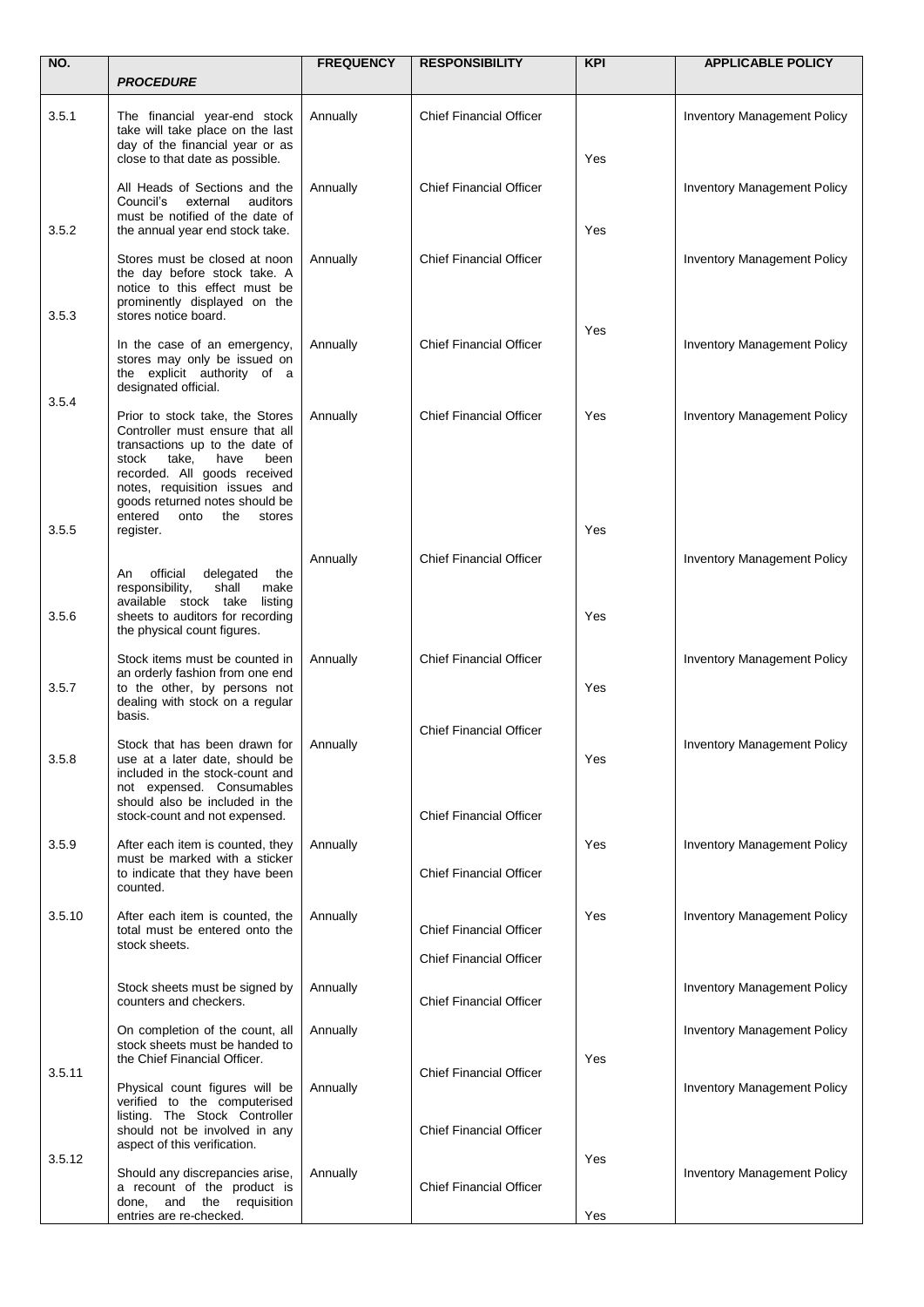| NO.    |                                                                                                                                                                                                                                                                                                                        | <b>FREQUENCY</b> | <b>RESPONSIBILITY</b>          | <b>KPI</b> | <b>APPLICABLE POLICY</b>           |
|--------|------------------------------------------------------------------------------------------------------------------------------------------------------------------------------------------------------------------------------------------------------------------------------------------------------------------------|------------------|--------------------------------|------------|------------------------------------|
|        | <b>PROCEDURE</b>                                                                                                                                                                                                                                                                                                       |                  |                                |            |                                    |
| 3.5.13 | All write-offs of obsolete or<br>damaged stock<br>should<br>be<br>authorised<br>by<br>the<br>Chief<br>Financial Officer.                                                                                                                                                                                               | Annually         | <b>Chief Financial Officer</b> | Yes        | <b>Inventory Management Policy</b> |
| 3.5.14 | The Chief Financial Officer<br>shall submit a report stating the<br>quantity and value of any<br>surplus or shortage of stores<br>revealed by the stock-take,<br>together with the reasons for<br>this, who may then require the<br>Stores Controller to furnish him<br>with reasons for any shortages,<br>in writing. | Annually         | <b>Chief Financial Officer</b> | Yes        | <b>Inventory Management Policy</b> |
| 3.5.15 | The Chief Financial Officer<br>shall then report such surpluses<br>and shortfalls to the Council for<br>further steps to be taken, if<br>necessary.                                                                                                                                                                    | Annually         | <b>Chief Financial Officer</b> | Yes        | <b>Inventory Management Policy</b> |
| 3.5.16 | A thorough internal control<br>system must be established by<br>the Chief Financial Officer to<br>ensure that when a change of<br>officials responsible for stores<br>and equipment takes place,<br>accountability with regard to<br>losses and deficits can be<br>clearly established.                                | Periodic         | <b>Chief Financial Officer</b> | Yes        | <b>Inventory Management Policy</b> |
| 4.     | <b>Issue of Stores:</b>                                                                                                                                                                                                                                                                                                |                  |                                |            |                                    |
| 4.1    | Only the Stores Controller will<br>be authorised to issue goods<br>from the storeroom.                                                                                                                                                                                                                                 | Ongoing          | <b>Chief Financial Officer</b> | Yes        | <b>Inventory Management Policy</b> |
| 4.2    | Stores should only be issued in<br>terms of a properly authorised<br>requisition form.                                                                                                                                                                                                                                 | Ongoing          | <b>Chief Financial Officer</b> | Yes        | Inventory Management Policy        |
| 4.3    | Specimen signatures of all<br>persons authorized to sign<br>requisitions shall<br>be supplied to the Stores<br>Controller.                                                                                                                                                                                             | Ongoing          | <b>Chief Financial Officer</b> | Yes        | <b>Inventory Management Policy</b> |
| 4.4    | If the signature is not of an<br>authorised<br>official.<br>the<br>requisition should be sent back<br>to the respective section.                                                                                                                                                                                       | Ongoing          | <b>Chief Financial Officer</b> | Yes        | <b>Inventory Management Policy</b> |
| 4.5    | The Stores Controller must<br>verify that the correct vote is<br>entered on the requisition for<br>the type of goods requested<br>and that there is sufficient<br>budget provision against the<br>vote.                                                                                                                | Ongoing          | <b>Chief Financial Officer</b> | Yes        | <b>Inventory Management Policy</b> |
| 4.6    | An issue note must then be<br>and printed in<br>completed<br>duplicate. Control of the issue<br>book is the responsibility of the<br>Stores Controller.                                                                                                                                                                | Ongoing          | <b>Chief Financial Officer</b> | Yes        | <b>Inventory Management Policy</b> |
| 4.7    | The Stores Controller and the<br>recipient of goods must agree<br>that the goods requisitioned,<br>agree to the goods drawn from<br>stores, which is consistent with                                                                                                                                                   | Ongoing          | <b>Chief Financial Officer</b> | Yes        | <b>Inventory Management Policy</b> |